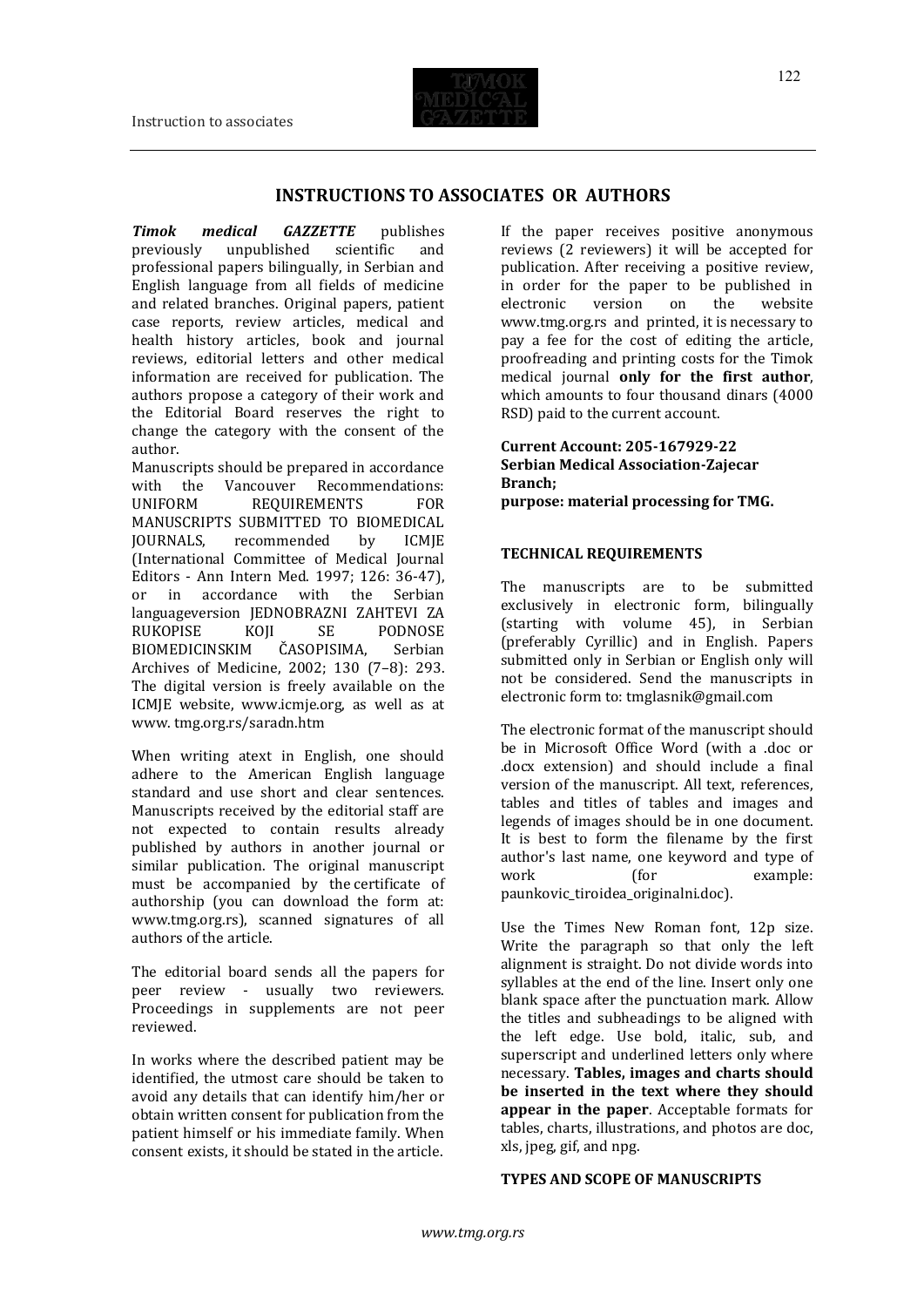The title of all types of articles is followed by Summary (up to 300 words) and keywords (3 to 8).

**The Original Paper** (work) is a systematically published research of a problem according to scientific criteria and a clear aim of the research. **The integral parts of the paper are: a) introduction**- (the aim of the paper as the last paragraph of the introduction); **b) material and methods**; **c) results; d) discussion; e) conclusion; f) literature**. The length of the text is limited to 3500 words, with a maximum of 5 tables, charts, or pictures (up to 12 pages of text).

**A Review Article** covers a systematically addressed specific medical problem, in which the author made some contribution, visible on the basis of self-citations. **Integral parts of the paper are: a) introduction**- (the aim of the review paper as the last paragraph of the introduction); **b) the text of the review of literatureonthe problem , with subtitles**; **c) conclusion; d) literature**. The review article is usually commissioned by the Editorial Board, but non-commissioned manuscripts are also considered. Contact the Editorial Board before writing a review article. Text length can be up to 5000 words (18 pages).

**A Case Report** (patient presentation**)** sheds light on individual cases ofmedical practice. It usually describes one to three patients, or one family. The integral parts of the paper are: **a) introduction**- (the aim of the paper as the last paragraph of the introduction); **b) presentation of the patient; c) discussion and d) conclusion**. Unlike the original research, omit the section on methodology and results. The text is limited to 2500 words, max 4 tables, or 4 pictures and up to 25 references (up to 6 pages of text in total). Patient names, initials, or medical history numbers should not be used, especially in the illustrations. Casereportsmust not have more than 5 authors

**Articles** in the history of medicine and health culture shed light on certain aspects of medical practice in the past. Text length can be up to 2500 words (6 pages). These and the articles statedbelow do not have a prescribed structure, such as original papers, case reports, and review articles. Short contributions from the field of medical practice (diagnostics, therapy, remarks, suggestions and opinions on methodological problems, etc.) are published, too, as well as presentations from various

medical meetings, symposia and congresses in the country and abroad, book reviews and articles from foreign journals up to 1000 words, 1-2 tables or images, up to 5 references (up to 3 pages of text). Editorial letters have up to 400 words, or 250 words if they contain comments on published articles. By order of the editorial board, or in agreement with the editorial board, works of didactic character are published.

If the work is part of a master's thesis, or a doctoral dissertation, or is done in the framework of a scientific project, this should be **clearlyindicated in the note after the abstract and before the text**. Also, if the work been previously announced at a professional meeting, state the official name of the meeting, the venue and time of the event, whether the work has been published and how it has been published (eg the same or a different title or abstract).

**ETHICAL CONSENT**. Manuscripts on human research should include a statement in the form of a written consent of the persons interviewed in accordance with the WMADeclaration of Helsinki and the approval of the responsible ethics committee that the research can be carried out and is in accordance with legal standards. Experimental research on human material and animal testing should include a statement from the ethics committee of the institution and be in accordance with legal standards. Information on this must be provided in the section

AUTHORSHIP. All persons listed as authors of the work should qualify for authorship. Each author should have participated sufficiently in the work on the manuscript to be able to take responsibility for the entire text and the results presented in the work. Authorship is based solely on: making a significant contribution to the concept of the work, obtaining results or analyzing and interpreting the results; the planning of the manuscript or its critical revision of considerable intellectual importance; the final refinement of the print version of the manuscript. Authors should attach a description of the contributions individually for each co-author within the Submission Letter form. Financing, collecting data or generally overseeing a research team cannot by itself justify authorship. All other contributors who are not the authors of the manuscript should be listed onthe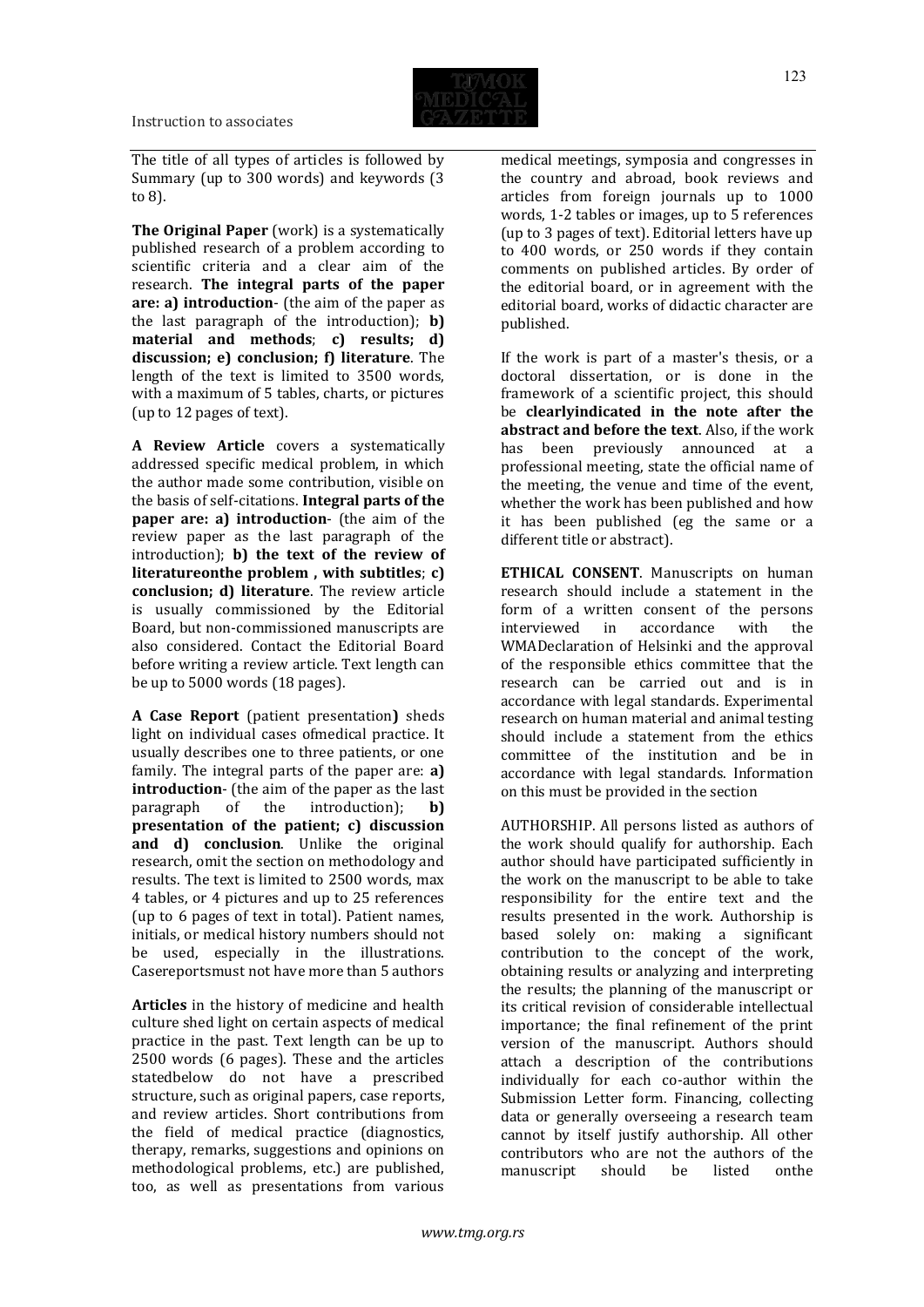

acknowledgementpage, with a description of their contribution to the work, with written consent, of course.

## **STATEMENT OF CONFLICT OF INTEREST**.

The manuscript is accompanied by a signed statement in the form of a Submission Letter stating the authors of each possible conflict of interest or lack thereof. For more information on the different types of conflicts of interest, visit the World Association of Medical Editors' Association (WAME; http://www.wame.org), entitled "Conflict of Interest Statement Policy".At the end of the paper, below the Remarks section, in a separate section Conflict of Interest,each possible conflict of interest or its absence should be declaredfor each author individually (full name of the author or initials) For example Zoran Petrovic: Krka (lecturer) Ljiljana Aleksic: none. Mila Bastac: Pfizer, Sanofi, Bristol-Meyers Squibb (lecturer, honorary consultant, researcher on ascientific project).

PLAGIARISM. As of January 1st, 2019, all manuscripts are subjected to plagiarism / autoplagiarism through the SCIndeks Assistant-Cross Check (iThenticate). Papers containing plagiarism or self-plagiarism will be rejected and the authors sanctioned.

**ABBREVIATIONS**. Use only when necessary, for very long names of chemical compounds, that is, abbreviations that are already recognizable (standard abbreviations, such as DNA, AIDS, HIV, ATP). For each abbreviation, the full term should be stated when first quoted, unless it is a standard unit of measure. Do not use abbreviations in the title. Avoid using abbreviations in the abstract, but if necessary, explain each abbreviation when first referenced in the text.

ACKNOWLEDGEMENTS. List all contributors who contributed to the creation of the work but did not meet the criteria for authorship, such as those providing technical assistance, writing assistance, or managing a department that provides general support. Financial and material assistance, in the form of sponsorships, scholarships, gifts, equipment, medicines and more, should also be listed

## **MANUSCRIPT PREPARATION**

The text of the paper contains first and foremost the title of the paper, in the following lines: full names of the authors and all co-

authors; the name, place and address of the institutions from which the author and coauthors come (in parentheses, associate the names of the authors);<br>possibleacknowledgement or help with possibleacknowledgementfor help elaborationofthe paper;

## **It is obligatory to submit**:

-proposal of the manuscript category (original work, review article, case report, etc.);

## -**first and last name, year of birth of the author and all co-authors**;

## -**full address, telephone and fax numbers, as well as the author's e-mail for correspondence**.

The following is a SUMMARY (Abstract), up to 300 words is best. A summary cannot have footnotes, tables, images, or references. A summary of **the original papers** should include: Introduction (state the objective in the last sentence), **Material and methods, Results and Conclusions**. Write each of the segments listed at the beginning of the sentence in bold. Provide the most important results (numerical values) of the statistical analysis and the levelofsignificance. The conclusion must not be general, but must be directly linked to the results of the work. **For case reports, the summary** should have the following parts: **Introduction** (state the objective in the last sentence), **Case report, Conclusion**. For other types of papers the summary has no specific structure.

**The summary must not contain any claims that are not contained in the text of the article**. It must be written in such a way that even an educated nonexpert can understand the content of the article. After the summary, write 3 to 8 keywords. The words in the title should not be repeated and the keywords should be relevant or descriptive and in accordance with MESH rules (available at https://www.nlm.nih.gov/mesh).

The next part of all the papers is an **INTRODUCTION** (with a subtitle of the same name), which must be brief, with a brief overview of the literature on the problem in question, and with a clear statement of **the purpose of the article** in a separate paragraph at the end of the introduction.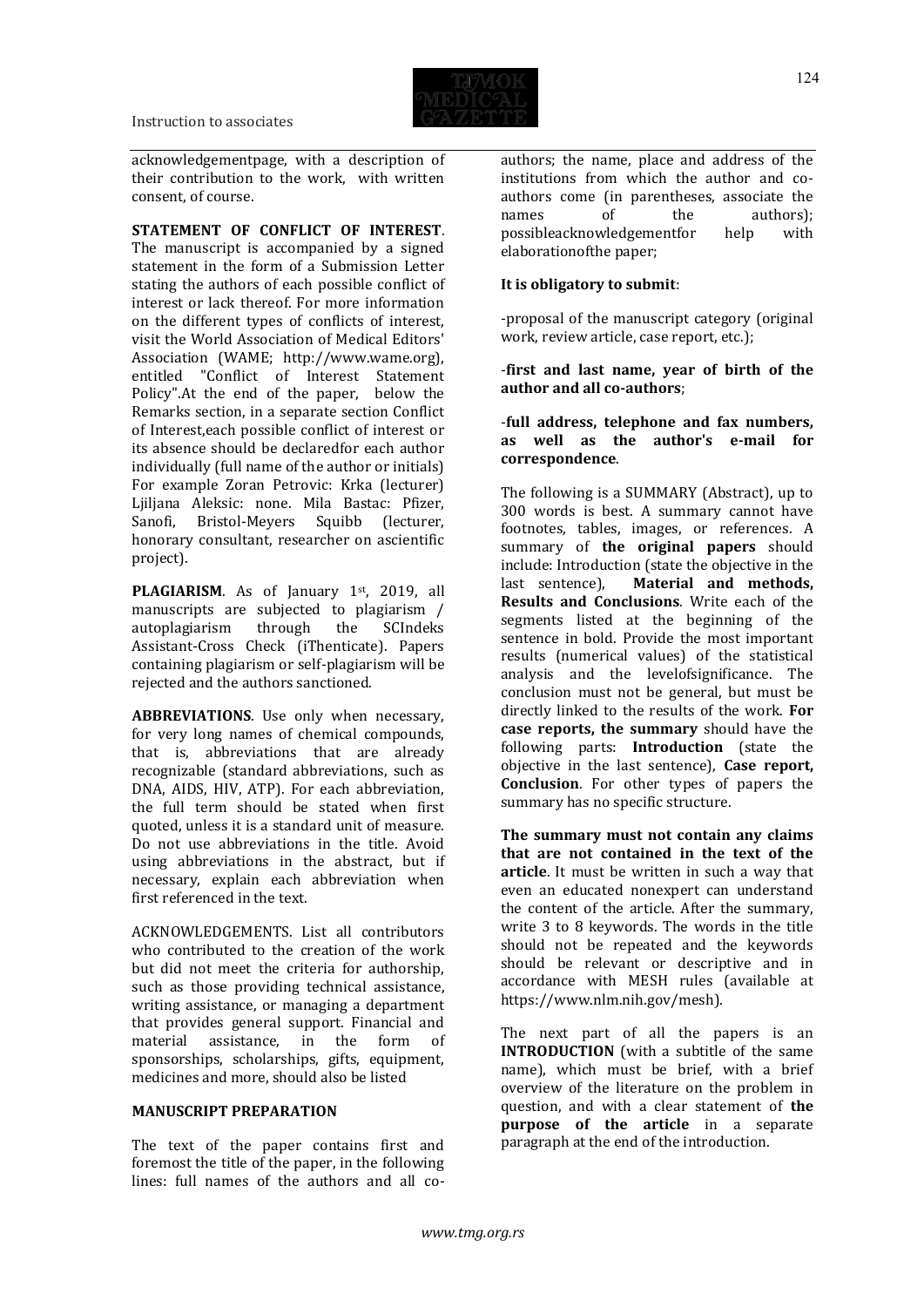

**MATERIALS AND METHODS** (with the same subtitle) must contain sufficient information to enable other researchers to repeat similar research without further information. Patient names and medical history numbers should not be used nor other details to help identify patients. The names of the apparatuses, software and statistical methods used must be indicated.

Show the **results** (with the subtitle of the same name in BOLD) clearly and concisely. You should not display the same data both in tables and charts.

**DISCUSSION** (with the subtitle of the same name) should discuss the interpretation of the results, their meaning in comparison with other, similar research and in accordance with the hypotheses of the research. The results already written should not be repeated.

**CONCLUSION** (with the subtitle of the same name) should be given in a separate chapter.

Each table, chart, or illustration must be selfexplanatory, i.e. even without reading the text in the manuscript. Above the table, chart, orimage,there should be a serial number and a title. Put the legend in a footnote below the table, chart, or image and explain any nonstandard abbreviations there. Illustrations (images) should be sharp and contrasting, no larger than 1024x768 pixels. The number of images should be limited to the most necessary (generally no more than 4-5). If the image, table, or chart is downloaded from the Internet or another source, the source must be indicated.

#### REFERENCES

**LITERATURE**. At the end of the paper, write a list of cited literature, which should be as current as possible and most references should not be older than 5 years. References are numbered in the order they appear in the text. Mark the references in the text with an Arabic number in square brackets [...]. The literature lists the first 3 to 6 authors of the article cited, followed by "et al". Journal titles can only be abbreviated as in Index Medicus. The journal abbreviation can be found at: http://www.nlm.nih.gov/. If the abbreviation is not known, give the name of the journal as a whole. The literature is cited as follows:

#### **Journal articles**

Standard journal article:

Gao SR, McGarry M, Ferrier TL, Pallante B, Gasparrini B, Fletcher JR, et al. Effect of cell confluence on production of cloned mice using an inbred embryonic stem cell line. Biol Reprod. 2003; 68 (2): 595-603.

Organization as author:

WHO collaborative study team on the role of breastfeeding on the prevention of infant mortality. Effect of breastfeeding on infant and child mortality due to infectious diseases in less developed countries: a pooled analysis. Lancet. 2000; 355: 451–5.

No authors listed: Coffe drinking and cancer of the pancreas [editorial]. BMJ. 1981; 283 628.

A volume with a supplement: Magni F, Rossoni G, Berti F. BN-52021 protects guinea pig heart anaphylaxis. Pharmacol Res Commun. 1988; 20 Suppl 5: 75–8.

Books and other monographs

The author is a person (s): Carlson BM. Human embryology and developmental biology. 3rd ed. St. Louis: Mosby; 2004.

Editor (s) as authors: Brown AM, Stubbs DW, editors. Medical physiology. New York: Wiley; 1983.

Chapter in a book: Blaxter PS, Farnsworth TP. Social health and class inequalities. In: Carter C, Peel JR, editors. Equalities and inequalities in health. 2nd ed. London: Academic Press; 1976. p. 165–78.

Meeting announcements: Harris AH, editor. Economics and Health: 1997: Proceedings of the 19th Australian Conference of Health Economists; 1997 Sep 13-14; Sydney, Australia. Kensington, N.S.W.: School of Health Services Management, University of New South Wales; 1998.

Conference Articles: Anderson JC. Current status of chorion villus biopsy. In: Tudenhope D, Chenoweth J, editors. Proceedings of the 4th Congress of the Australian Perinatal Society; 1986: Brisbane, Queensland: Australian Perinatal Society; 1987. p. 190-6.